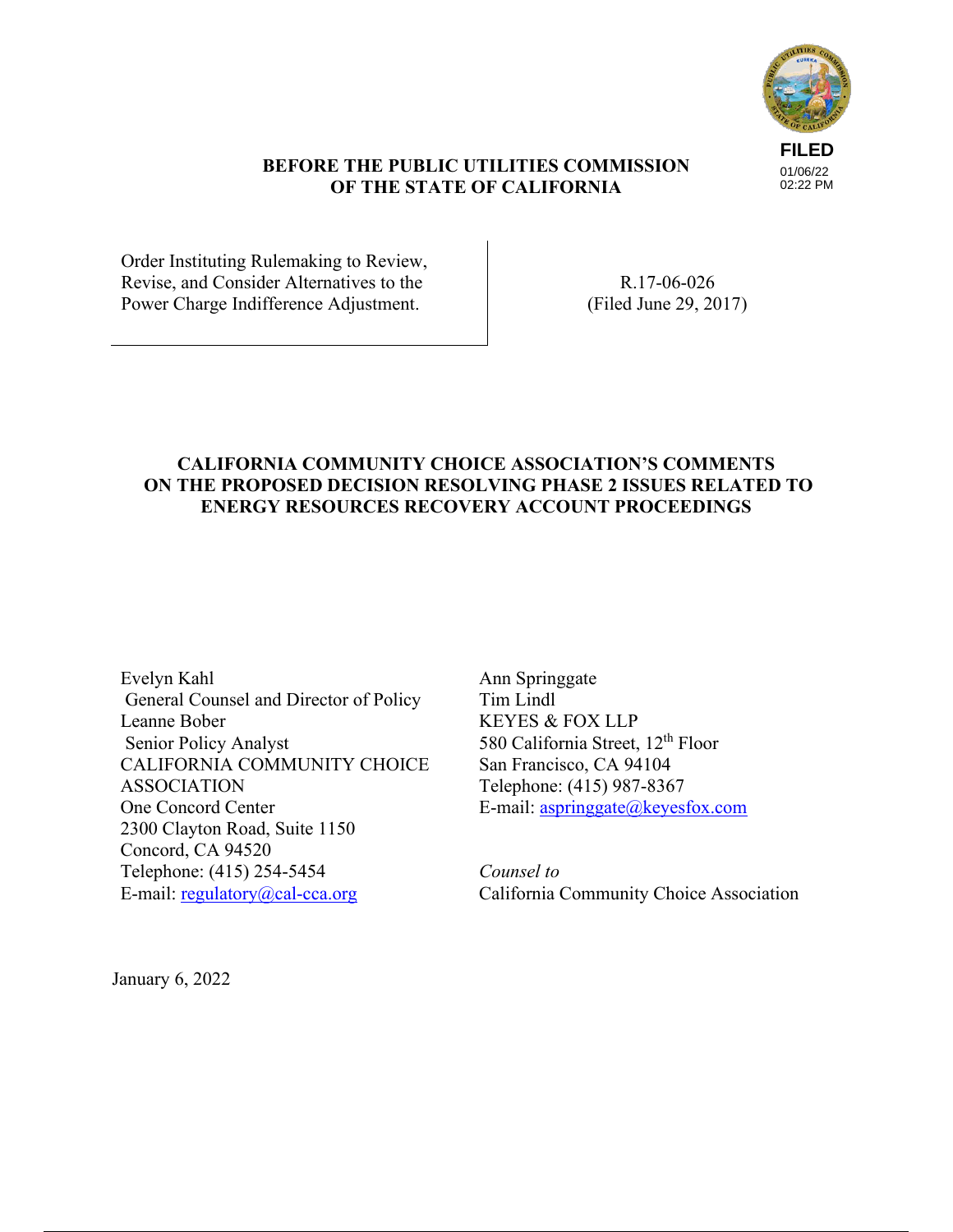# **SUBJECT MATTER INDEX**

| II. |    | FACTUAL, LEGAL, AND TECHNICAL ERRORS AND                          |  |
|-----|----|-------------------------------------------------------------------|--|
|     | A. | The IOUs Should be Directed to Provide Updated Testimony No Later |  |
|     | Β. | The PD Should Clarify that No Changes are Required to SCE's ERRA  |  |
|     |    |                                                                   |  |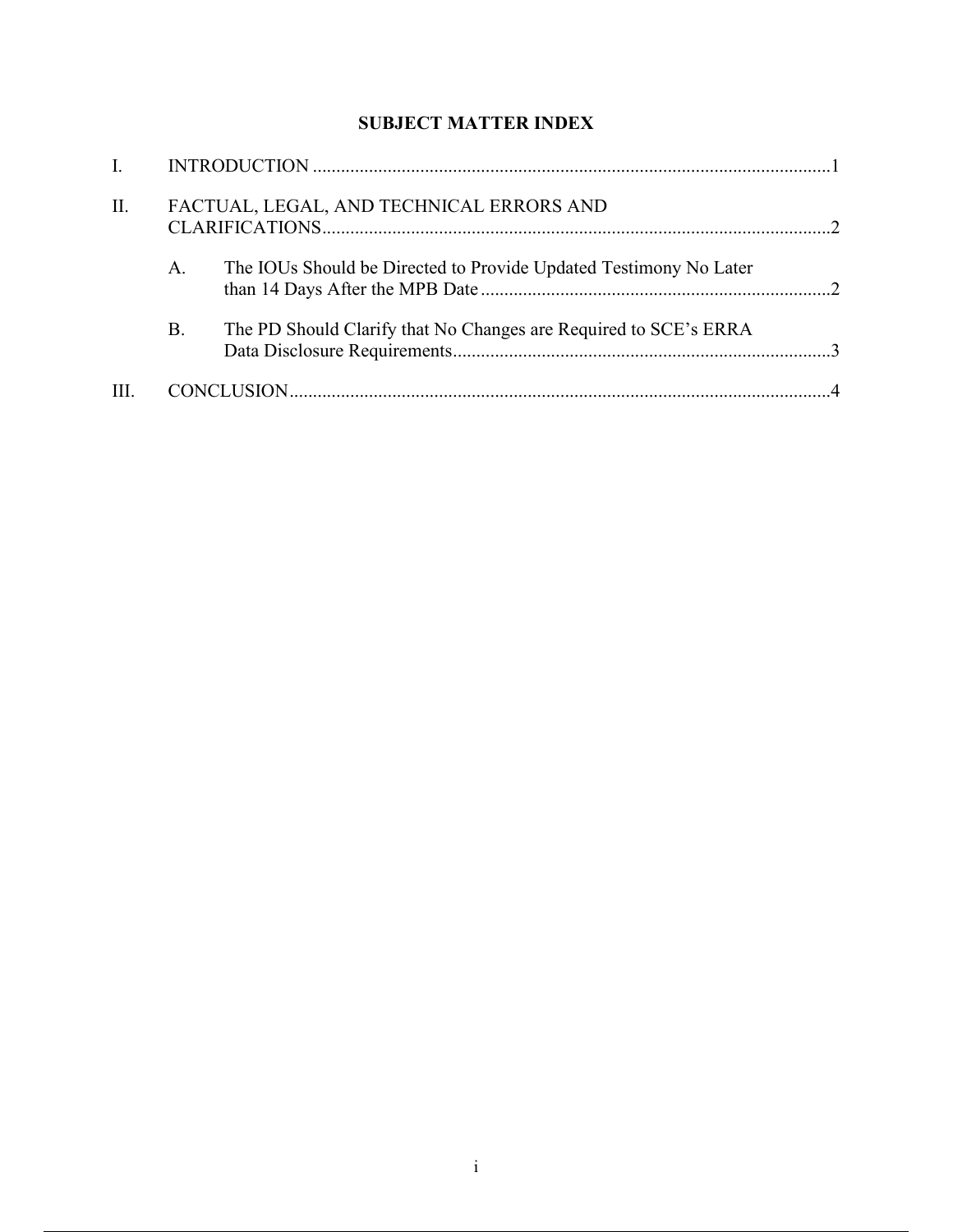# **TABLE OF AUTHORITIES**

| Page<br><b>California Public Utilities Commission Rulemakings</b>             |  |  |  |  |
|-------------------------------------------------------------------------------|--|--|--|--|
|                                                                               |  |  |  |  |
|                                                                               |  |  |  |  |
| <b>California Public Utilities Commission Rules of Practice and Procedure</b> |  |  |  |  |
|                                                                               |  |  |  |  |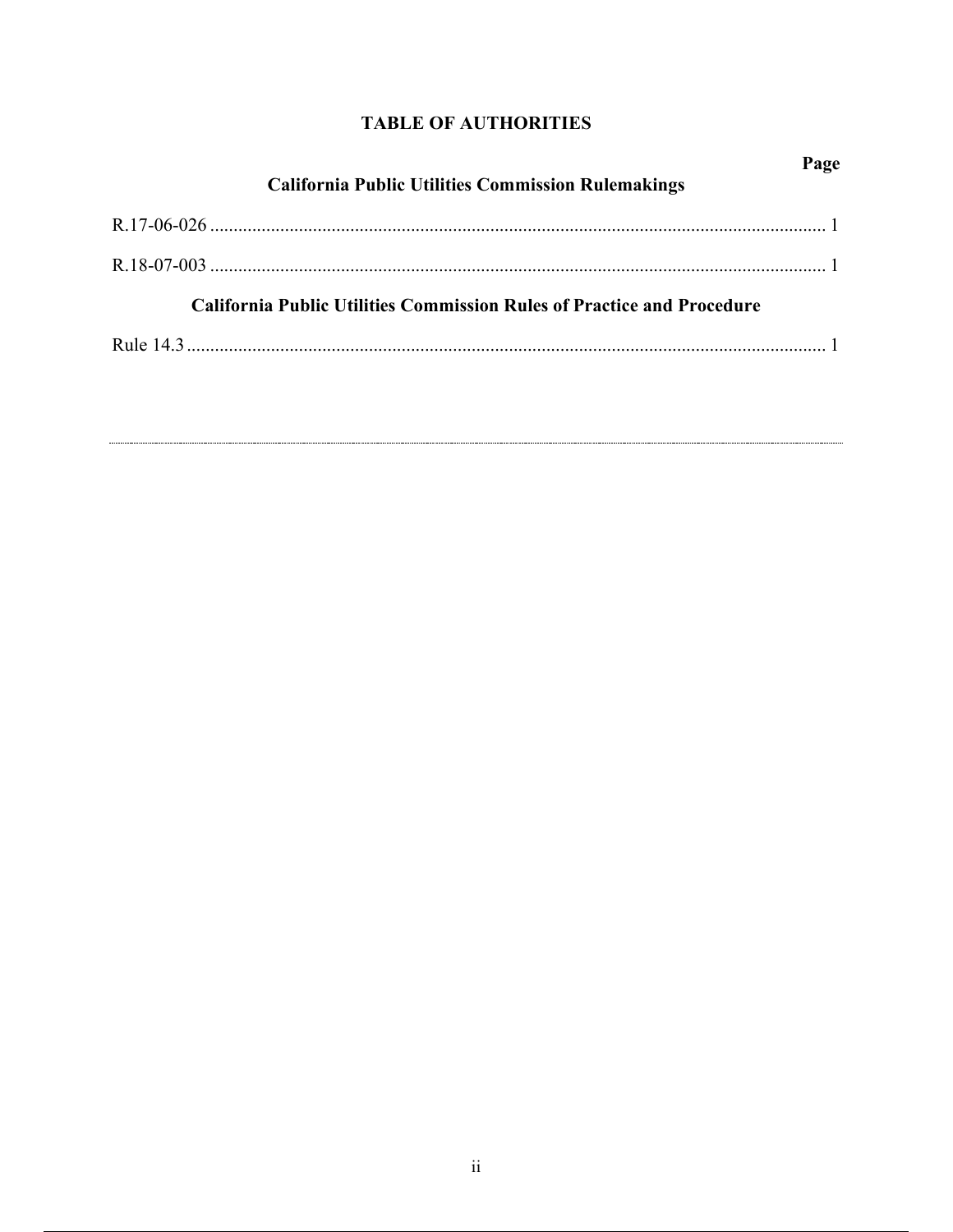# **BEFORE THE PUBLIC UTILITIES COMMISSION OF THE STATE OF CALIFORNIA**

Order Instituting Rulemaking to Review, Revise, and Consider Alternatives to the Power Charge Indifference Adjustment.

R.17-06-026 (Filed June 29, 2017)

## **CALIFORNIA COMMUNITY CHOICE ASSOCIATION'S COMMENTS ON THE PROPOSED DECISION RESOLVING PHASE 2 ISSUES RELATED TO ENERGY RESOURCES RECOVERY ACCOUNT PROCEEDINGS**

The California Community Choice Association  $(CaICCA)^1$  submits these comments

pursuant to Rule 14.3 of the California Public Utilities Commission (Commission) Rules of

Practice and Procedure on the proposed *Decision Resolving Phase 2 Issues Related to Energy* 

*Resources Recovery Account Proceedings* (Proposed Decision or PD), mailed on December 17,

2021.

#### **I. INTRODUCTION**

But for one issue discussed below, CalCCA fully supports the Proposed Decision and thanks the Commission for its careful consideration of the impact on the Energy Resource Recovery Account (ERRA) cases of matters decided in this proceeding. CalCCA and its members look forward to working with the investor-owned utilities (IOUs) to implement the PD's orders smoothly and expeditiously. We also look forward to the Commission's

<sup>1</sup> California Community Choice Association represents the interests of 22 community choice electricity providers in California: Apple Valley Choice Energy, Central Coast Community Energy, Clean Energy Alliance, Clean Power Alliance, CleanPowerSF, Desert Community Energy, East Bay Community Energy, Lancaster Choice Energy, Marin Clean Energy, Peninsula Clean Energy, Pico Rivera Innovative Municipal Energy, Pioneer Community Energy, Pomona Choice Energy, Rancho Mirage Energy Authority, Redwood Coast Energy Authority, San Diego Community Power, San Jacinto Power, San José Clean Energy, Santa Barbara Clean Energy, Silicon Valley Clean Energy, Sonoma Clean Power, and Valley Clean Energy.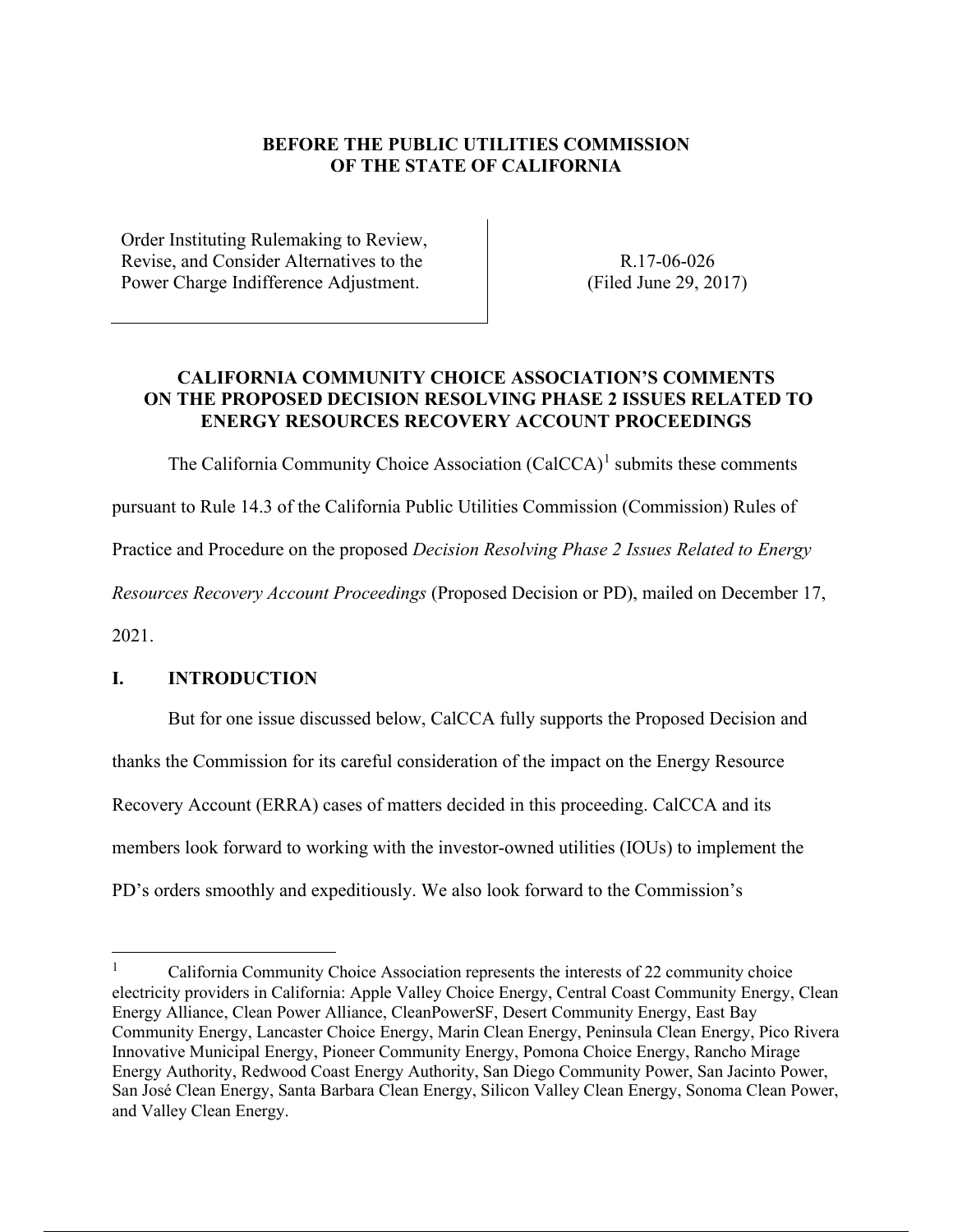consideration and decision regarding the remaining Power Charge Indifference Adjustment (PCIA) components.

However, as currently written, one issue could defeat the purpose of the proposed changes. The PD should direct that each ERRA proceeding's schedule require the IOUs to provide their updated prepared testimony no later than 14 days following the issuance of the market price benchmarks (MPB) on October  $1<sup>st</sup>$ . In addition, an apparent typographical error should be corrected to clarify that Southern California Edison Company's (SCE's) data disclosure requirements do not require modification at this time.

## **II. FACTUAL, LEGAL, AND TECHNICAL ERRORS AND CLARIFICATIONS**

#### **A. The IOUs Should be Directed to Provide Updated Testimony No Later than 14 Days After the MPB Date**

As the PD describes, the purpose of the staff proposal moving the MPB date (MPB Date) from November to October 1 was "to enable the Commission to direct utilities in the ERRA forecast proceedings to provide updated prepared testimony in October (an October Update) rather than in November."<sup>2</sup> Although it adopts the staff proposal for the MPB Date, the PD lacks explicit direction regarding the *deadline* for the important October Update. The current practice in the ERRA forecast proceedings is for the MPB to be released on November 1, and for the IOU Updates to be filed shortly thereafter. To give parties adequate time to evaluate the IOUs' calculation and prepare to set rates accordingly, the PD should explicitly direct the IOUs to file their October Update within 14 days of the October 1<sup>st</sup> MPB Date.

<sup>2</sup> PD at 6.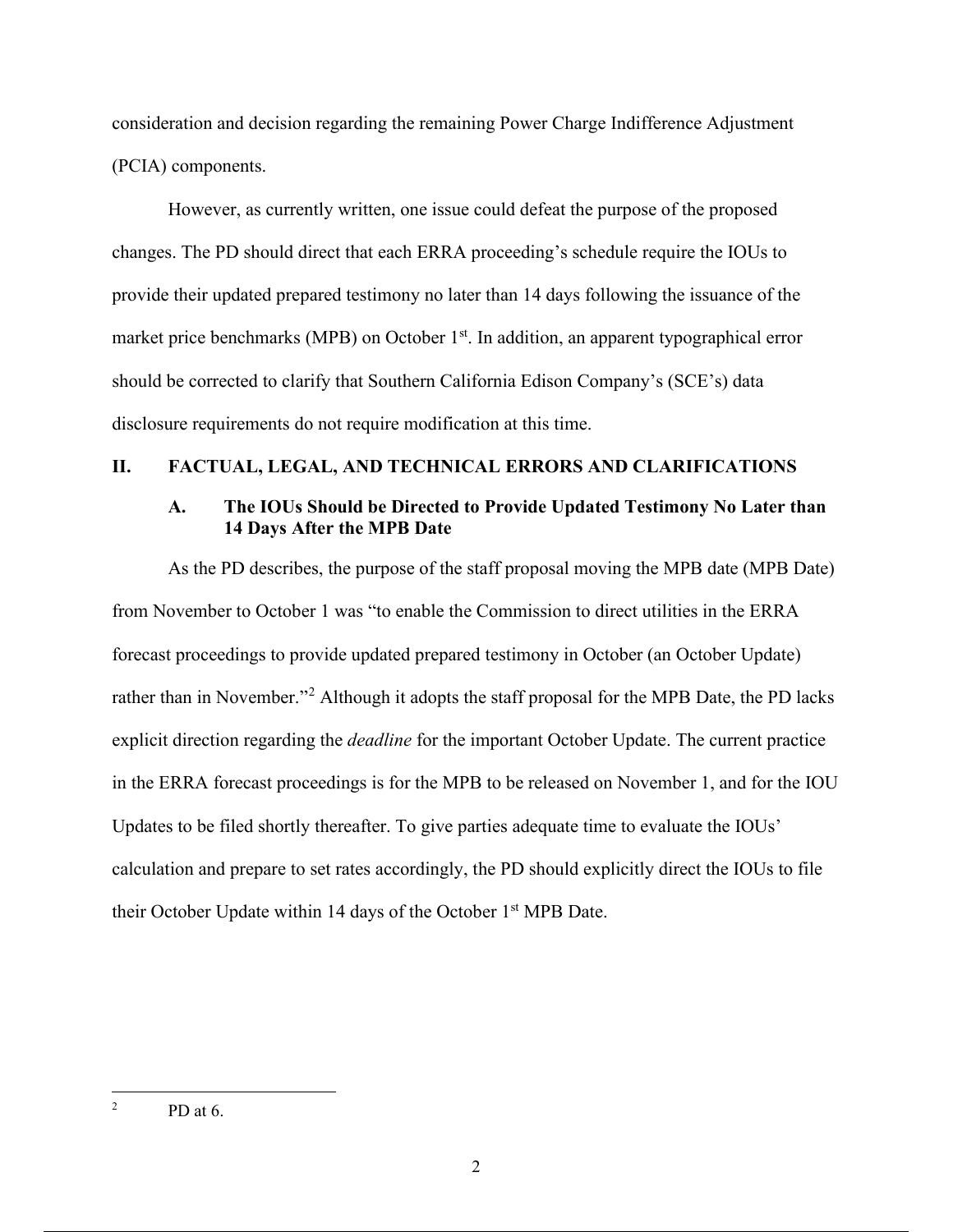It is clear the PD intends to leave scheduling of the ERRA proceedings to each individual ERRA forecast proceeding's Assigned Commissioner and ALJ.<sup>3</sup> However, a direction setting the parameters for the October Update does not unduly restrict their discretion. An outside deadline for the October Update is similar to the deadline for filing ERRA forecast applications the PD considered and ordered.<sup>4</sup> Establishing the outside date for the October Update in this proceeding leaves discretion with the Assigned Commissioner and ALJ in each ERRA proceeding to consider utility-specific and fact-specific circumstances, while still guaranteeing parties the benefit of the change to the MPB Date established in the PD.

## **B. The PD Should Clarify that No Changes are Required to SCE's ERRA Data Disclosure Requirements**

As the PD indicates, parties agree that SCE's and PG&E's ERRA/PABA data requirements are substantially the same.<sup>5</sup> While the PD states "there is no reason to modify PG&E's ERRA data disclosure requirements,"<sup>6</sup> the PD fails to mention SCE in this context. The PD should clarify that SCE's ERRA data disclosure requirements also do not require modification at this time.

<sup>3</sup> *Id.* at 12 ("The Commission will not establish ERRA forecast proceeding schedules in this decision. As noted in the ALJ ruling on May 20, 2021, the assigned Commissioner and assigned ALJ in each ERRA forecast proceeding are responsible for setting the schedule for the proceeding.").

*Id.* at 4 and Ordering Paragraph 3 at 27.

<sup>5</sup> *Id.* at 16.

<sup>6</sup> *Id*. at 17.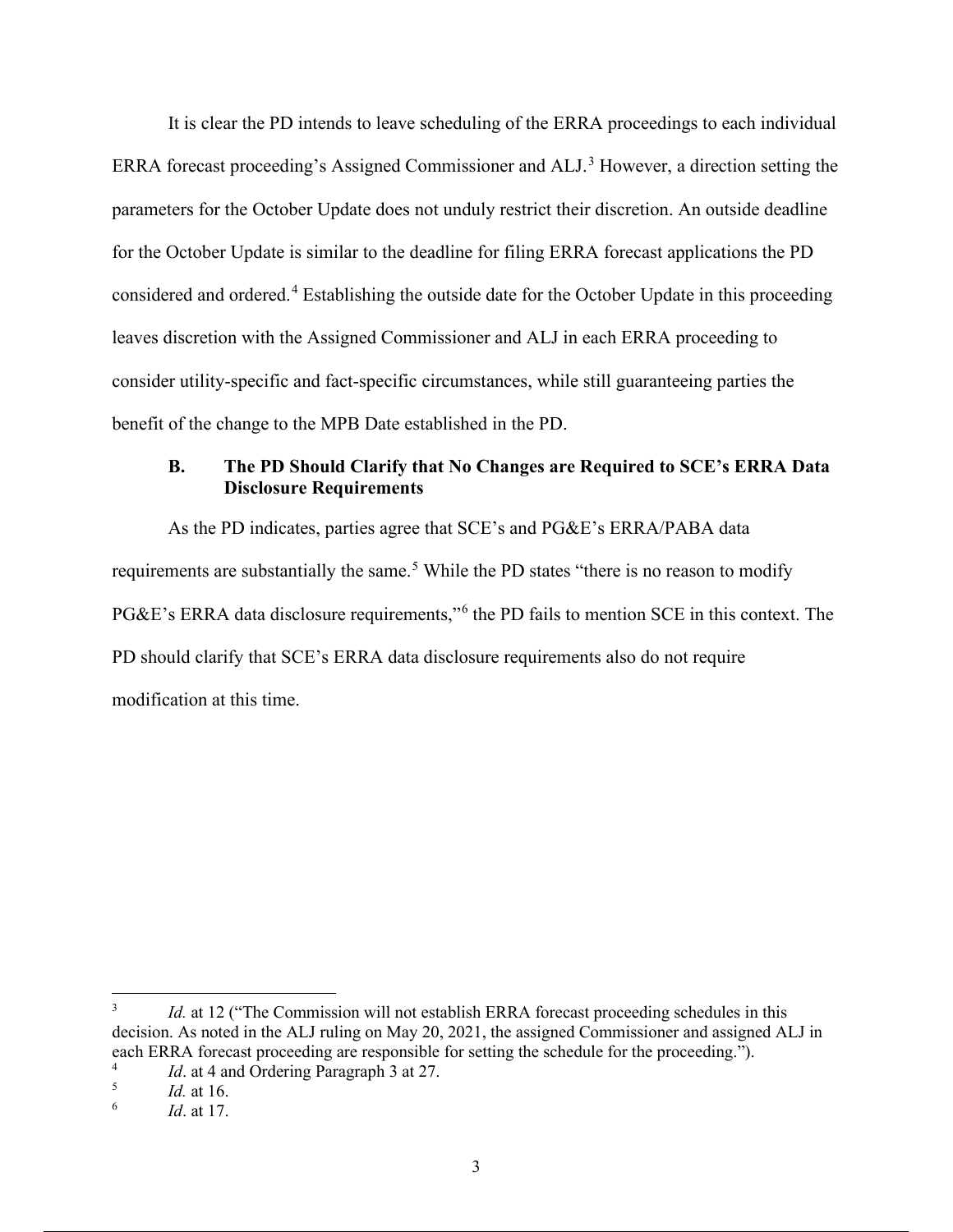## **III. CONCLUSION**

CalCCA appreciates the opportunity to submit these comments and requests adoption of the recommendations proposed herein. For all the foregoing reasons, the Commission should modify the Proposed Decision as provided in Attachment A.

Respectfully submitted,

\_\_/s/\_*Ann Springgate*\_\_\_\_\_\_\_\_\_\_\_\_\_\_\_\_ Ann Springgate

KEYES & FOX LLP 580 California Street, 12<sup>th</sup> Floor San Francisco, CA 94104 Telephone: (415) 987-8367 E-mail: aspringgate@keyesfox.com

*Counsel to*  California Community Choice Association

January 6, 2022